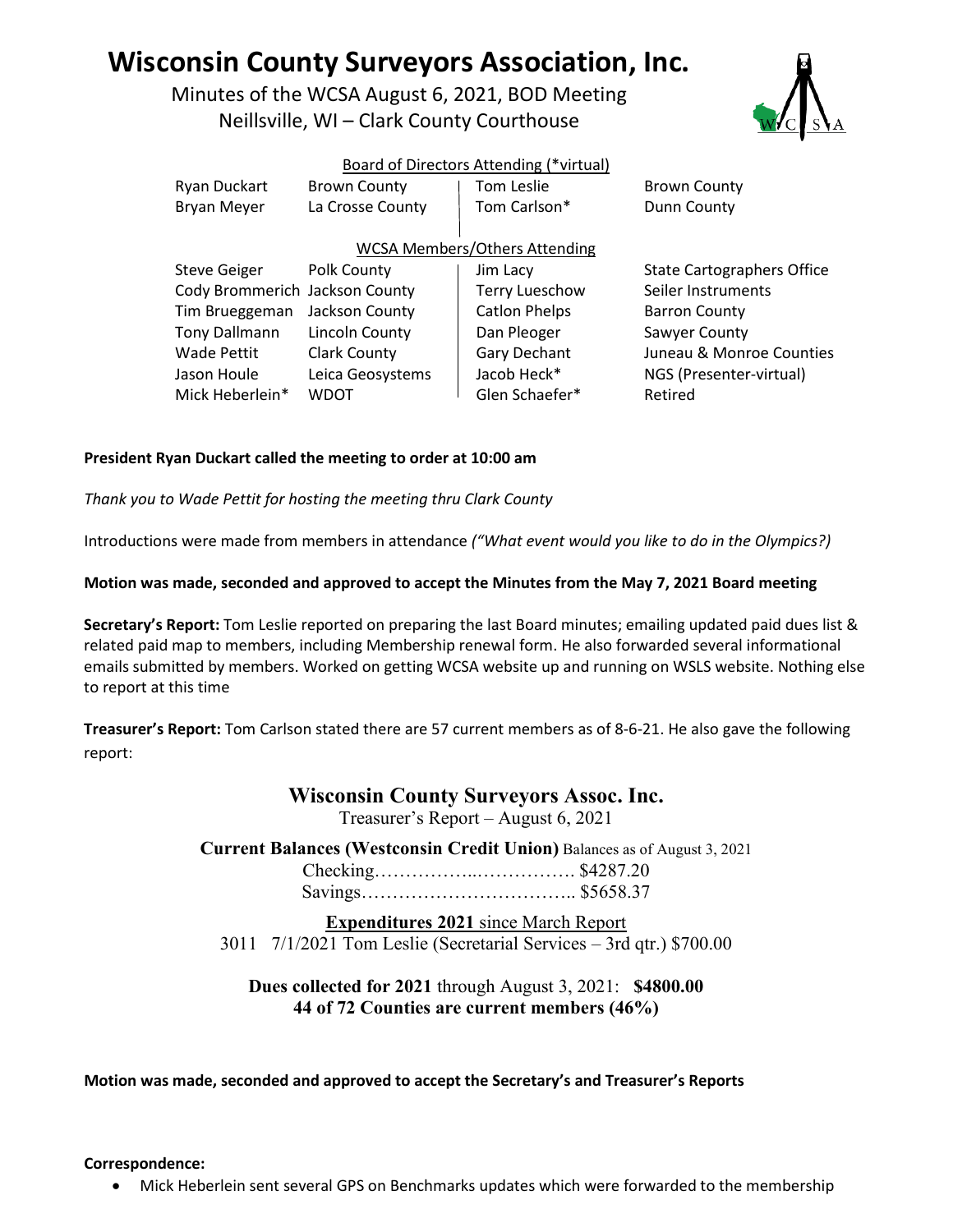• WRPLA annual ASM is in Door County in mid-September. Ryan D & Bryan M, along with Kevin Slottke and Jim Wallen, will take part in a panel discussion for one of the sessions

### **WLIC Report:**

• No report at this time

# **Education Segment**

### **NGS Updates: New Coordinate Types, Changes to OPUS Projects, and more with Jacob Heck, Regional Geodetic Advisor NOAA/National Geodetic Survey**

- New Coordinate Types
	- $\triangleright$  Specific to the modernized NSRS, five (5) types of coordinates will be supported: Reported, OPUS, Reference Epoch, Survey Epoch and Active
	- Only coordinates computed by NGS and stored in the NSRS database are "part of the NSRS", including Reference and Survey epochs and Active. OPUS can be "tied to the NSRS"
	- Discussed differences between Passive and Active Control
	- $\triangleright$  Transitioning off of NAD 83 will create a slight Shift and Drift
	- $\triangleright$  Discussed the different types of coordinates in more detail:
		- REPORTED coordinates might be very wrong. These are used to get you "in the neighborhood" but not for use as geodetic control
		- OPUS coordinates (Survey Epoch, Reference Epoch and Active Epoch) have not been evaluated by NGS and are not considered part of NSRS
- Changes to OPUS Projects
	- $\triangleright$  NGS products and services all exist in three environments: Development, Beta and Production, with OP 4.0 in Production, OP 5.0 into Beta and OP 6.0 next in Development
	- $\triangleright$  Discussed the many things that OPUS Projects can do for you as well as what they cannot do for you
- And More
	- $\triangleright$  Discussed GVX Format (GNSS Vector Exchange Format) including website, xml language, timeline, contents and related flow chart, design for OPUS Projects and GVX
	- PAGES Suite (Program for Adjustment of GPS Ephemerides), an in-house NGS software package and is "under the hood" for most GPS services at NGS
	- $\triangleright$  M-PAGES = Multi-GNSS PAGES is capable of: ingesting all GNSS observables, frequencies and constellations; ingesting RINEX 2 or 3; using psuedorange and phase and mutli-GNSS processing
	- $\triangleright$  RINIX 3 the present and future of multi-GNSS
	- Discussed GPS on Bench Marks Deadline (December 31, 2021)
	- $\triangleright$  Gave four examples of "Use Cases" how today's work becomes tomorrow's work: Time-Dependent Control of Flood Mapping, Passive Control for a multi-year Corridor Project, Transitioning Data to Modernized NSRS and Infrastructure Monitoring
	- $\triangleright$  In Summary, NGS will continue outreach and education about changes to come, coordinate with users on product/tool testing and provide technical assistance to partners
	- $\triangleright$  Jacob's PowerPoint is available on the WCSA website

# **Old Business**

- 1) Status of County Surveyor Offices
	- As of today, there are 36 Full-time and 28 Part-Time County Surveyors, and 11 counties with none
	- Catlon Phelps has been hired by Barron County as County Surveyor CONGRATULATIONS!
- 2) WCSA Presenter(s) at 2022 WSLS Institute